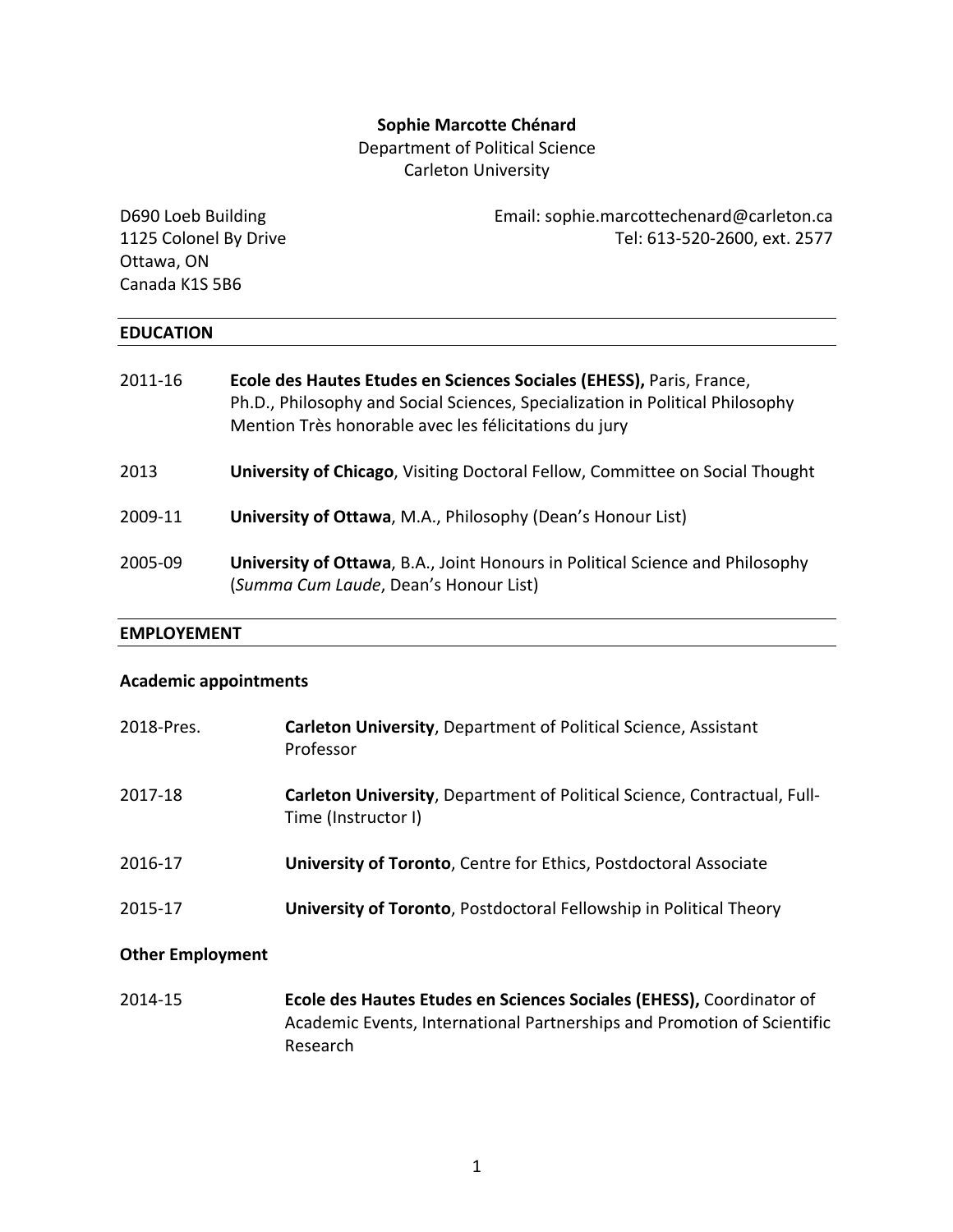# 2008-11 **University of Ottawa**, Coordinator of academic activities, Centre for Interdisciplinary Research on Citizenship and Minorities (CIRCEM)

## **AWARDS AND HONOURS**

| 2022    | Prix d'auteur pour l'édition savante, Fédération des sciences humaines et<br>sociales du Canada |
|---------|-------------------------------------------------------------------------------------------------|
| 2019-22 | <b>SSHRC Insight Development Grant</b>                                                          |
| 2017    | Raymond-Aron Award for Best Dissertation in Political Thought                                   |
| 2016-18 | Postdoctoral Fellowship, FRQSC                                                                  |
| 2013    | University of Chicago Excellence Scholarship                                                    |
| 2011-15 | <b>SSHRC Doctoral Fellowship</b>                                                                |
| 2011    | Joseph-Armand Bombardier CGS Doctoral Scholarship (declined)                                    |
| 2011    | <b>FRQSC Doctoral Fellowship (declined)</b>                                                     |
| 2010-11 | SSHRC Joseph-Armand Bombardier Master's Scholarship                                             |
| 2009-10 | <b>FRQSC Master's Fellowship</b>                                                                |
| 2009    | M.A. Ontario Graduate Scholarship (OGS) (declined)                                              |
| 2009-11 | M.A. Excellence Scholarship, University of Ottawa                                               |
| 2009    | University Gold Medal, Highest standing in the Faculty of Social Sciences                       |
| 2008    | School of Political Studies Excellence Award, University of Ottawa                              |
| 2007    | Rodrigue-Pageau Memorial Award for Academic Excellence                                          |
| 2005-09 | Undergraduate Excellence Scholarship, University of Ottawa                                      |
| 2005-11 | Dean's Honour List, University of Ottawa                                                        |
|         |                                                                                                 |

# **PUBLICATIONS**

## **Refereed Scholarly Publications**

*Book*

*Devant l'Histoire en crise: Raymond Aron et Leo Strauss* (University of Montreal Press (PUM), Coll. Pensée allemande et européenne, 2022)

## *Articles in Refereed Journals*

| 2022 | "The Critique of Historical Reason and the Challenge of Historicism", Dialoque:<br>Canadian Philosophical Review, 1-22 (forthcoming).              |
|------|----------------------------------------------------------------------------------------------------------------------------------------------------|
| 2018 | "What Can We Learn from Political History? Leo Strauss and Raymond Aron,<br>Readers of Thucydides", The Review of Politics, Vol. 80, No. 1, 57-86. |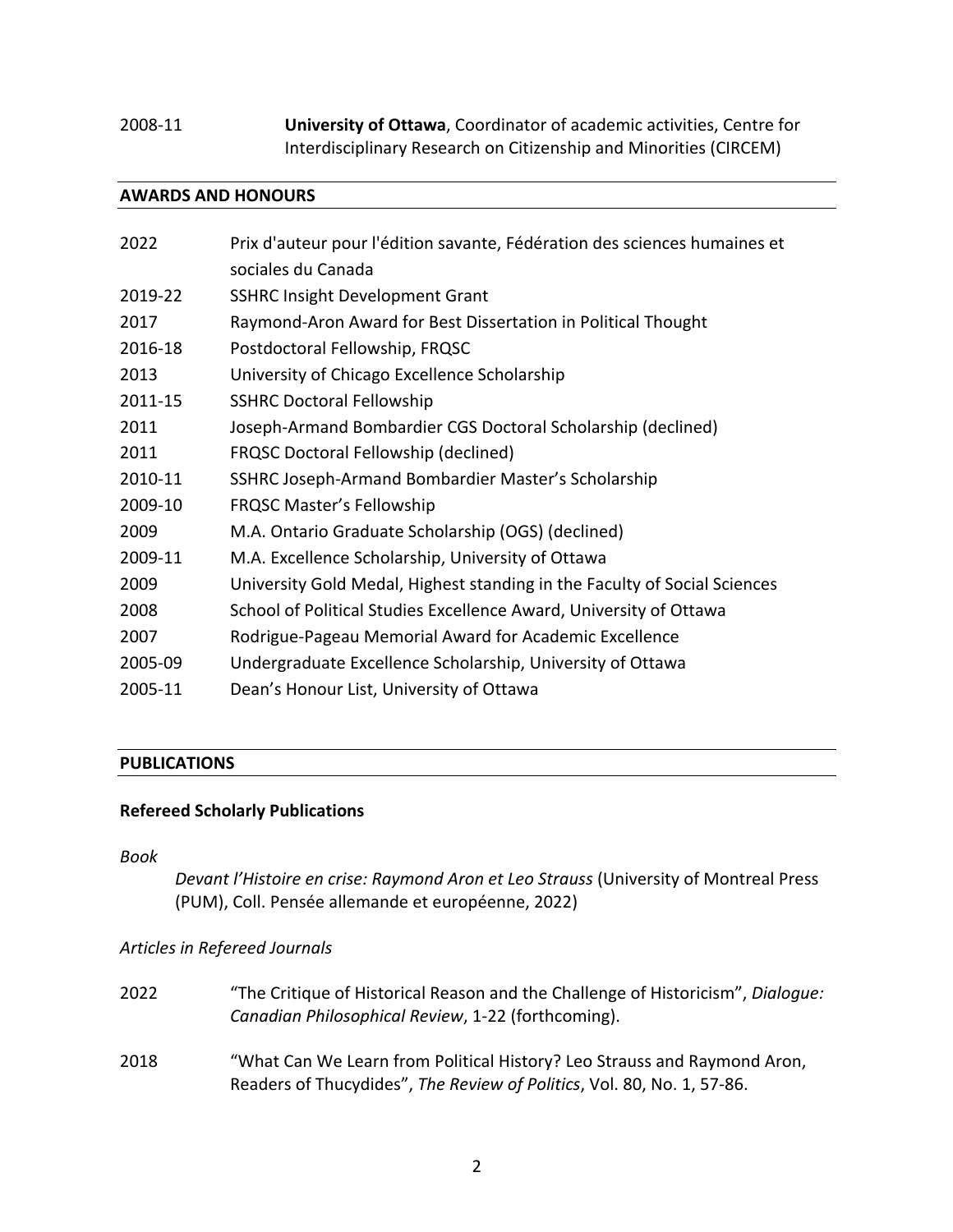| 2017 | "Is Collingwood a Historicist? Remarks on Leo Strauss's Critique of<br>Collingwood's Philosophy of History", Journal of the Philosophy of History, Vol.<br>11, No. 3, 324-341. |
|------|--------------------------------------------------------------------------------------------------------------------------------------------------------------------------------|
| 2015 | "Qu'est-ce qu'une œuvre de pensée? Réflexions sur 'l'art de lire' lefortien",<br>Politique & Sociétés, vol. 34, no. 1, 149-171.                                                |
| 2013 | "Le contextualisme de Quentin Skinner à l'épreuve du cas Machiavel",<br>Methodos. Savoirs et textes, no. 13 " Pratiques de l'interprétation", 2-23.                            |
| 2011 | "Modernité, musique et atonalisme: entre l'esthétique de la rupture et la<br>recherche de points de repère", Phares, Vol. 11, 71-92.                                           |

## *Chapters in Edited Volumes*

- 2020 "Thinking in Uncertain Times: Raymond Aron and the Politics of Historicism", in Herman Paul and Adriaan Verthuizen (eds.), *Historicism: A Travelling Concept*, Bloomsbury, 141-161.
- 2019 "Interpréter la temporalité moderne: Löwith, Koselleck et la philosophie de l'histoire", in Martine Béland (ed.), *Karl Löwith: Être philosophe au 20e siècle*, Montréal, Presses de l'Université de Montréal, 201-232.

## *Book Reviews and Review Articles in Scholarly Journals*

- 2020 "Raymond Aron, libéral malgré lui", *La vie des idées*, February 2020.
- 2020 Review Article, Book forum on Iain Stewart, *Raymond Aron and Liberal Thought in the Twentieth Century* (Cambridge University Press, 2020), *H-Diplo Roundtable XXI*, 54, 14-20.
- 2019 "Review of Seth N. Jaffe: *Thucydides on the Outbreak of War: Character and Contest.* (Oxford: Oxford University Press, 2017. Pp. ix, 236.)", T*he Review of Politics*, Vol. 81, No. 1.
- 2017 "A Practical Past Beyond the Historical Past?", Book Forum on Jeffrey A. Barash, *Collective Memory and the Historical Past* (University of Chicago Press, 2016), The *Journal of the History of Ideas* Blog.
- 2016 "Compte rendu de Political Philosophy. What It Is and Why It Matters de Ronald Beiner, Cambridge, Cambridge University Press, 2014, 247 p.", *Politique & Sociétés*, Vol. 35, No. 1, 154-157.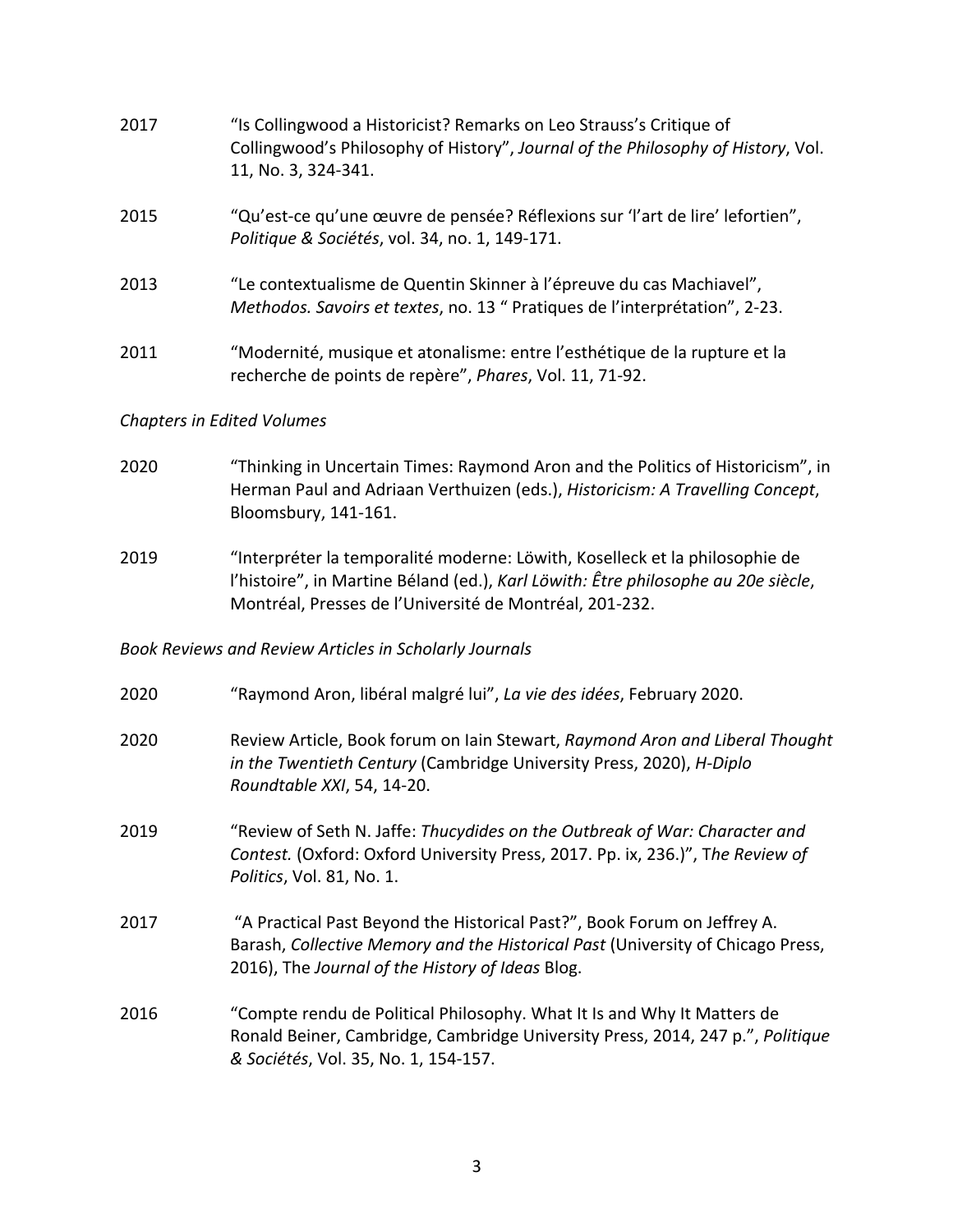2013 " Compte rendu de *Kulturkritik et philosophie thérapeutique chez le jeune Nietzsche*, de Martine Béland, Montréal, Les Presses de l'Université de Montréal, coll. " Pensée allemande et européenne », 2012, 404 p.", *Politique et Sociétés*, Vol. 32, No. 2, 165-167.

## **Other (Non-refereed) Scholarly Publications**

## *Articles in non-refereed journals*

- 2016 "Introduction" to Raymond Aron, "La rationalité politique/Politische Rationalität (inédit)", *Commentaire*, No. 156.
- 2014 "La poursuite du sens commun. La science politique pratique selon Aron et Manent", *Cahiers de l'AMEP*, No. 1, Volet 1, 111-122.

## *Translations (from English to French)*

- 2019 Ronald Beiner, "Karl Löwith : S'émerveiller devant le Cosmos", in Martine Béland (ed.), *Karl Löwith : Être philosophe au 20e siècle*, Presses de l'Université de Montréal, 285-311.
- 2014 Clifford Orwin, " Celui qui juge toute la terre ne fera-t-il point justice ? L'intercession d'Abraham en faveur de Sodome », in DeLigio and Holeindre (ed.), *La politique et l'âme. Autour de Pierre Manent*, Paris, Editions du CNRS.

## **Manuscripts in Preparation**

"Politics and the Social Imaginary of Crisis"

"Practical Past(s): Reinhart Koselleck, Hayden White and the Politics of History"

## **SCHOLARLY AND PROFESSIONAL ACTIVITY**

#### **Conference Presentations**

*Papers presented*

2022 "Practical Past(s): Reinhart Koselleck, Hayden White and the Politics of History", American Political Science Association (APSA) Conference, Montreal

> "Politics and the Imaginary of Crisis", Canadian Political Science Association (CPSA) Conference, Online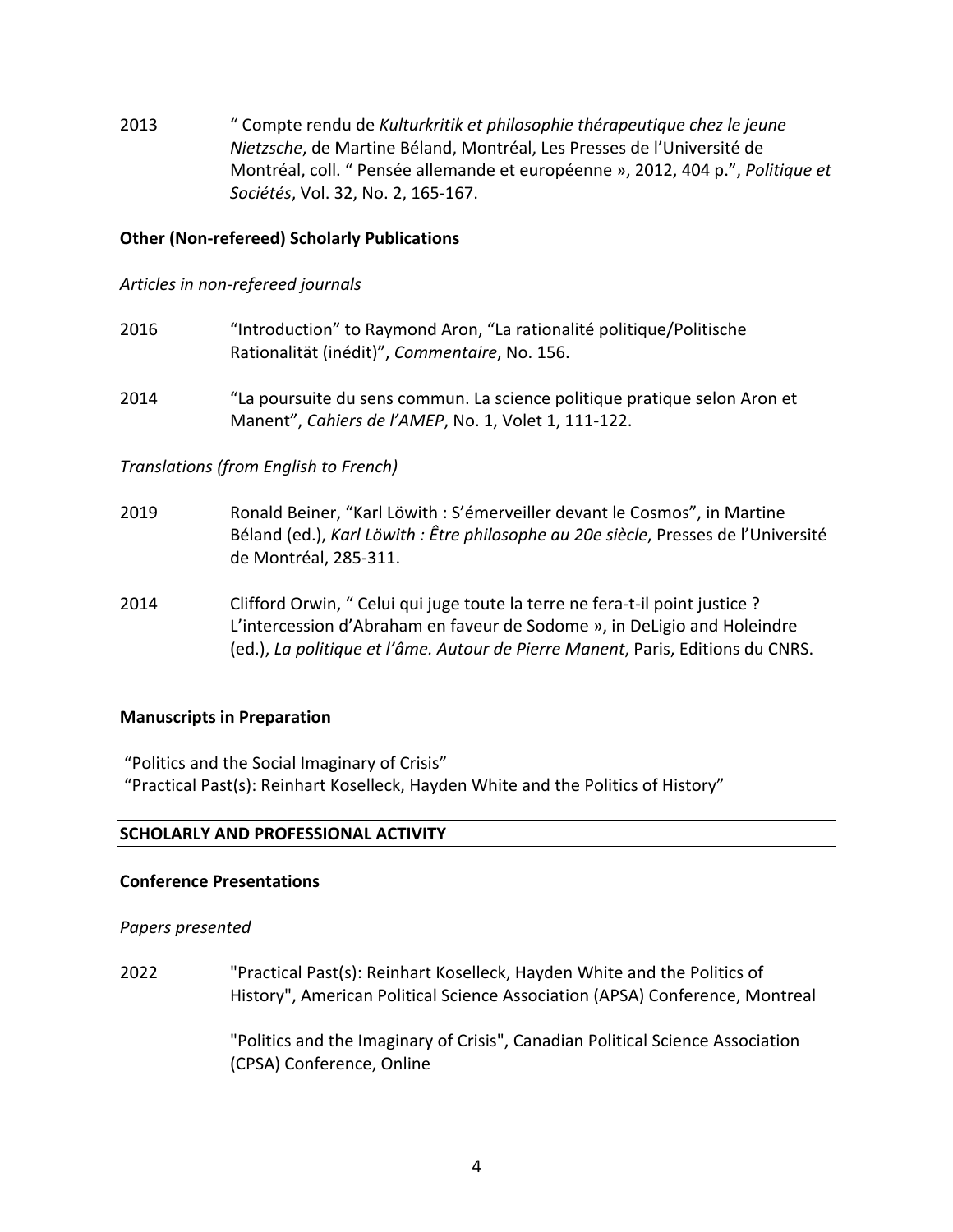|      | "Table-ronde autour de Devant l'Histoire en crise", Société de philosophie du<br>Québec (SPQ), Quebec City                                                                                                                            |
|------|---------------------------------------------------------------------------------------------------------------------------------------------------------------------------------------------------------------------------------------|
| 2021 | "Beyond the Warring Gods: The Political Weber Reconsidered" Panel: Nihilism<br>in 20 <sup>th</sup> -Century Political Thought, Division 1: Political Thought and Philosophy,<br><b>APSA</b>                                           |
| 2020 | "Democracy and Crisis: A Symbiotic Relationship?", Panel: Democracy in Crisis,<br>Division 1: Political Thought and Philosophy, APSA<br>(paper accepted and draft prepared - had to cancel because of COVID)                          |
| 2018 | "Aron and Strauss: A Forgotten Dialogue", Northeastern Political Science<br>Association (NPSA), Montreal                                                                                                                              |
|      | "Thinking in Uncertain Times: Crisis, Historicism and Political Philosophy", Royal<br>Netherlands Academy of Arts and Sciences (KNAW), Amsterdam                                                                                      |
|      | "Representations of Crisis, Crisis of Representation: Considerations on Lefort's<br>Democratic Theory", Canadian Philosophical Association (CPA), Montreal                                                                            |
| 2017 | "History of Concepts as a Critical Tool in Political Theory", American Political<br>Science Association (APSA), San Francisco                                                                                                         |
|      | "Temporality, Language and Politics: The Gadamer/Koselleck Debate", ACFAS,<br>McGill University, Montreal                                                                                                                             |
|      | "A Practical Past? The Political Philosophy of Reinhart Koselleck's Conceptual<br>History", Canadian Political Science Association (CPSA), Ryerson University,<br>Toronto                                                             |
| 2016 | "La critique de la raison historique et l'héritage du néokantisme", Quebec<br>Philosophical Association, ACFAS, UQAM, Montreal                                                                                                        |
| 2015 | "What Can We Learn from Political History? Leo Strauss and Raymond Aron on<br>Thucydides", Midwest Political Science Association Conference (MPSA),<br>Chicago                                                                        |
| 2013 | "Action in History: Raymond Aron and the Antinomies of Political Decision"<br>International and Interdisciplinary Conference Political Decision and Truth,<br>Université Panthéon-Sorbonne (Paris-I), Paris (panel with Bruno Latour) |
| 2013 | "From Historical Inquiry to Political Theory: Koselleck, Skinner and the Study of<br>Conceptual Change", Midwest Political Science Association Conference (MPSA),<br>Chicago                                                          |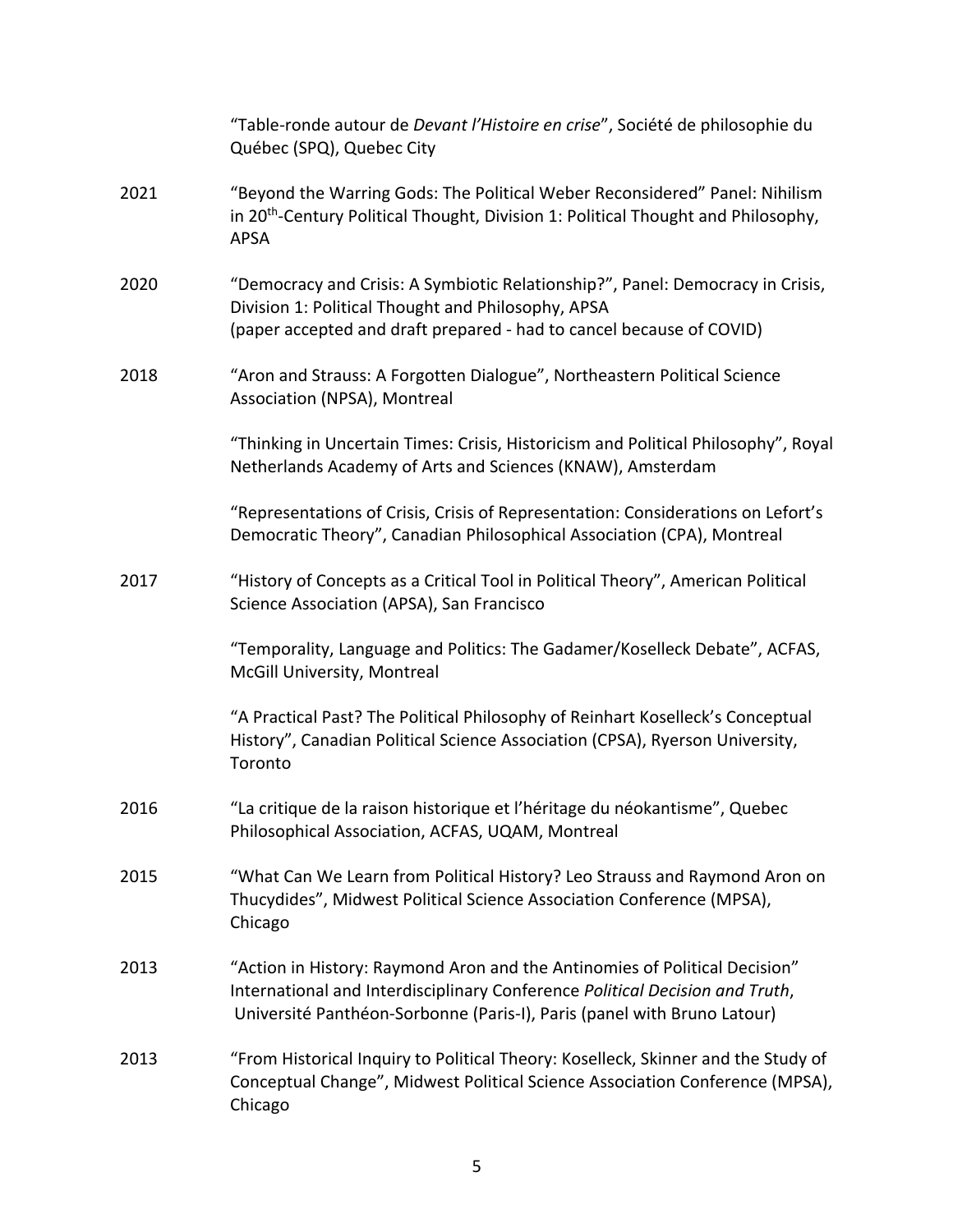| 2011                 | "Claude Lefort, Machiavel et le statut de l'œuvre de pensée" (Claude Lefort's<br>Machiavelli), CIRCEM 11th Annual Conference, University of Ottawa                                |
|----------------------|-----------------------------------------------------------------------------------------------------------------------------------------------------------------------------------|
| 2009                 | "Entre mémoire et renouveau : Pierre Vadeboncoeur et la notion de culture",<br>CIRCEM Graduate Conference, University of Ottawa                                                   |
| <b>Invited Talks</b> |                                                                                                                                                                                   |
| 2021                 | "What Can We Actually Learn from Political History?", Political Theory<br>Colloquium Lecture Series, School of Public Affairs, American University,<br>Washington DC, Held online |
|                      | "Beyond the Warring Gods: The Political Weber Reconsidered", Yale Political<br>Theory Workshop, Department of Political Science, Yale University                                  |
| 2020                 | Crise et démocratie: une 'affinité élective'?", Colloque "Penser l'autre moitié de<br>la modernité avec Joseph Yvon Thériault", UQAM, Montreal (postponed<br>because of Covid-19) |
| 2019                 | "What's the Use? Philosophy and the Public Sphere", UNESCO World<br>Philosophy Day, Carleton University                                                                           |
|                      | "Les temporalités de Karl Löwith", Karl Löwith-Tag, Centre canadien d'études<br>allemandes et européenes (CCEAE), University of Montreal                                          |
|                      | "Penser la crise: Raymond Aron et la politique de l'historicisme", Philosophy<br>Colloquium Series, University of Ottawa                                                          |
| 2018                 | "Political Liberty in the Writings of Raymond Aron and Karl Popper", Liberty<br>Fund Conference, La Jolla, California                                                             |
| 2017                 | "Crisis, Historicity, Judgment: The Weimar Moment", Ottawa Political Thought<br>Research Network, University of Ottawa                                                            |
|                      | "Les défis de la rationalité politique" (The Challenges of Political Rationality)<br>International Conference - "Penser la politique par 'gros temps", EHESS, Paris               |
| 2016                 | "The Political Philosophy of Reinhart Koselleck's Conceptual History", Political<br>Theory Workshop, University of Toronto                                                        |
|                      | "Understanding 'History in the Making': The Foundations of Raymond Aron's<br>Political Thought", New York University (NYU), New York                                              |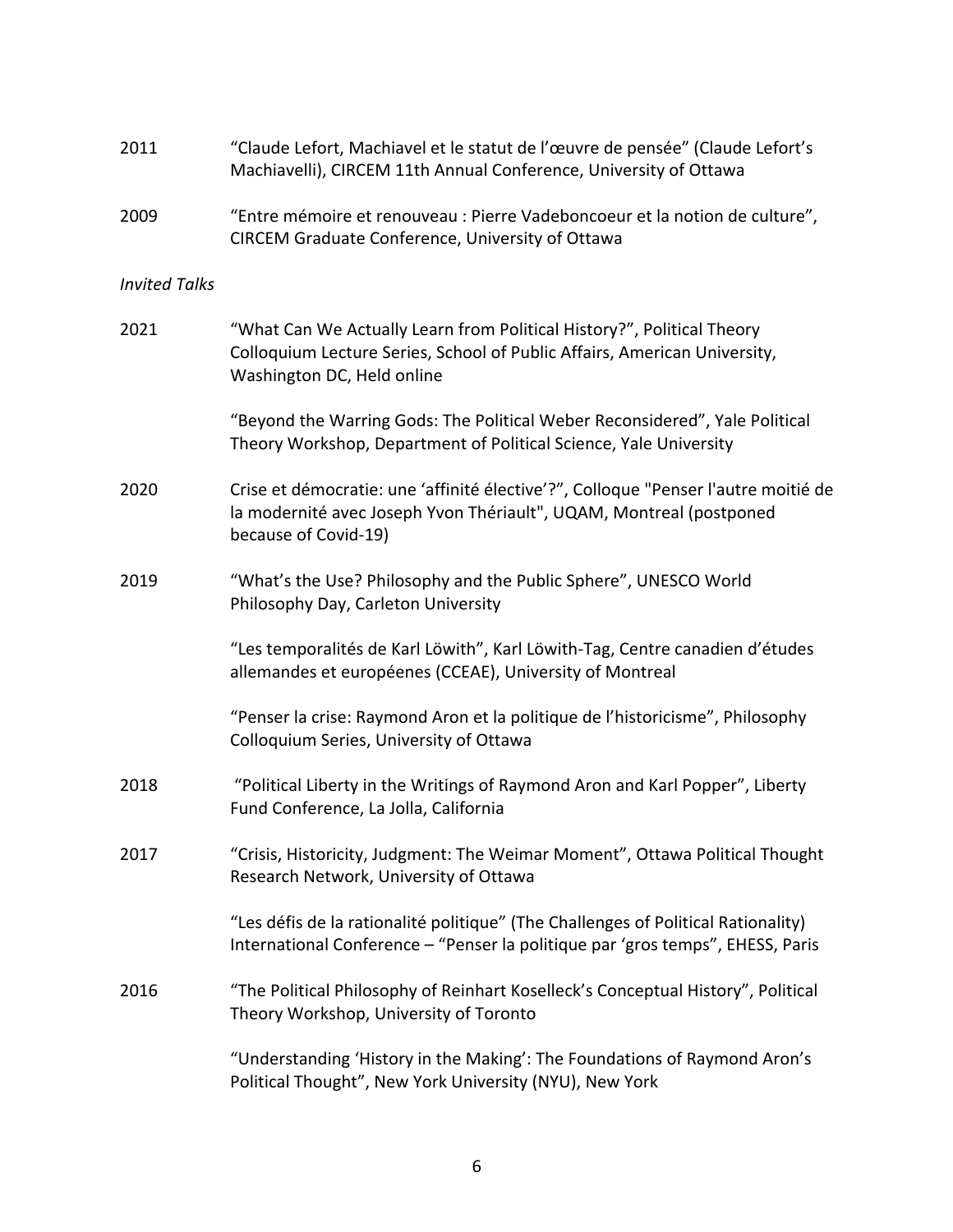|                         | "Aron, Weber and the Crisis of Historicism", Conference: Raymond Aron and<br>the Renewal of French Democratic Thought, CRASSH, University of Cambridge,<br>UK         |
|-------------------------|-----------------------------------------------------------------------------------------------------------------------------------------------------------------------|
|                         | "La politique du récit historique: Aron et la sagesse tragique de Thucydide"<br>Raymond-Aron Annual International Conference, EHESS, Paris                            |
| 2015                    | "Conflicts of Interpretation: Strauss, Skinner and Lefort on Interpreting<br>Machiavelli", Methods of Interpretation Workshop, EHESS, Paris                           |
| 2014                    | "From Classical Thought to Practical Political Science: Pierre Manent's<br>Interpretation of Aron", CIRCEM Workshop, University of Ottawa                             |
| 2013                    | "Historicism and the Problem of Political Judgment", CESPRA Workshop, EHESS,<br>Paris                                                                                 |
| 2012                    | "Claude Lefort's 'Work of Thought' and Interpretive Discourse", International<br>Conference: Claude Lefort et la pensée du Politique, EHESS, Paris                    |
| <b>Campus Talks</b>     |                                                                                                                                                                       |
| 2019                    | "On the Uses and Abuses of the Concept of Crisis", Keynote, Political Science<br>Graduate Conference, Carleton University                                             |
| Conference Commentaries |                                                                                                                                                                       |
| 2019                    | FPA Graduate Conference, Chair and Discussant, Carleton University                                                                                                    |
| 2015                    | "La référence religieuse dans la pensée allemande du 19ème siècle",<br>Commentary, CESPRA Workshop, Paris                                                             |
|                         | <b>Conference Organization (National and International)</b>                                                                                                           |
| 2022                    | "History and Political Judgment: Historical and Contemporary Perspectives",<br>Panel Organizer, American Political Science Association (APSA) Conference,<br>Montreal |
| 2019                    | International Conference, "Karl Löwith-Tag", Co-Organizer, Centre canadien<br>d'études allemandes et européenes (CCEAE), University of Montreal                       |
| 2018                    | International Conference, "L'histoire conceptuelle à l'oeuvre", Organizer,<br>Centre canadien d'études allemandes et européenes (CCEAE), University of<br>Montreal    |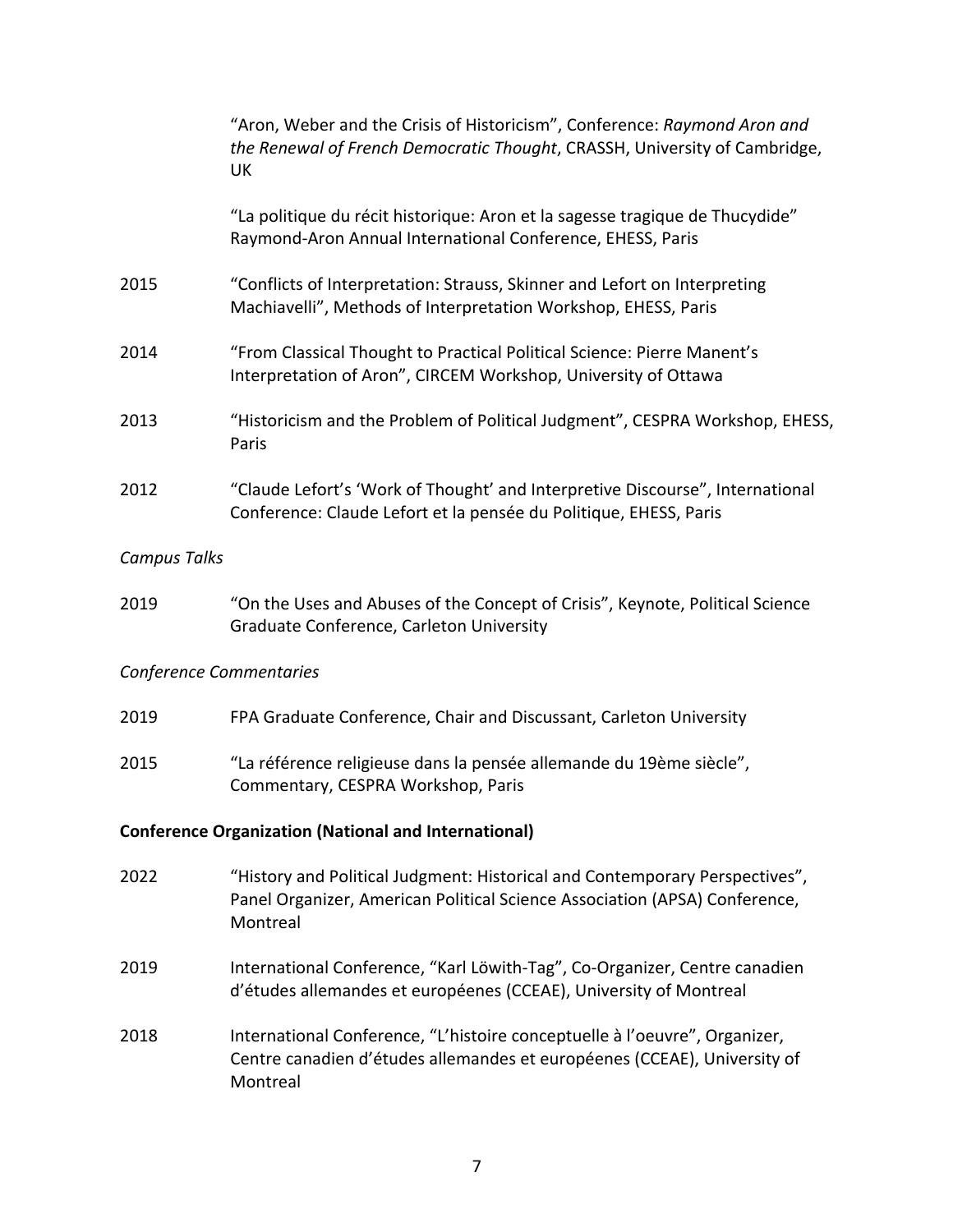International Conference, "La diplomatie au XXIe siècle", Member of Scientific Committee, EHESS, Paris Panel, "Democracy in Crisis? Historical and Contemporary Perspectives", Organizer, Canadian Philosophical Association (CPA), Montreal 2017 International and Interdisciplinary Conference, "Penser la politique par 'gros temps'", Committee Member, EHESS, Paris 2016 "Penser l'événement: la politique à l'épreuve de l'histoire ", Organizer, Raymond-Aron Annual Conference, co-hosted by the CESPRA (EHESS) and CRASSH (University of Cambridge), Paris 2015 International Congress, "The Forms of the Political: The Contributions of Political Philosophy to Social Sciences", Organizer, EHESS 40th Anniversary, Paris Panel: "What Role for History in Normative Political Theory?/Quelle place pour l'histoire dans la philosophie politique normative?", 6th International Congress of Francophone Political Science Associations (CoSPoF), University of Lausanne, Switzerland 2011 11th CIRCEM Annual Conference: "Claude Lefort - The Adventures of Democracy", Conference Committee Member and Organizer, University of Ottawa *Other Conference Participation*

- 2021 "Education, Freedom, and Responsibility in Rousseau's *Emile*", Liberty Fund Conference, Held Online
- 2019 Roundtable participant, "Careers after Grad School", Bell Chair, FPA, Carleton University

"Virtue, Liberty, and Religious Toleration in Pierre Bayle", Liberty Fund Conference, Annapolis, Maryland

"Liberty and Responsibility in Adam Smith", One-week colloquium, Liberty Fund Conference, Holland, Michigan

## **Research Funding**

2019-22 SSHRC Insight Development Grant: "Presences of the Past: Conceptual History as a Critical Tool in Political Theory"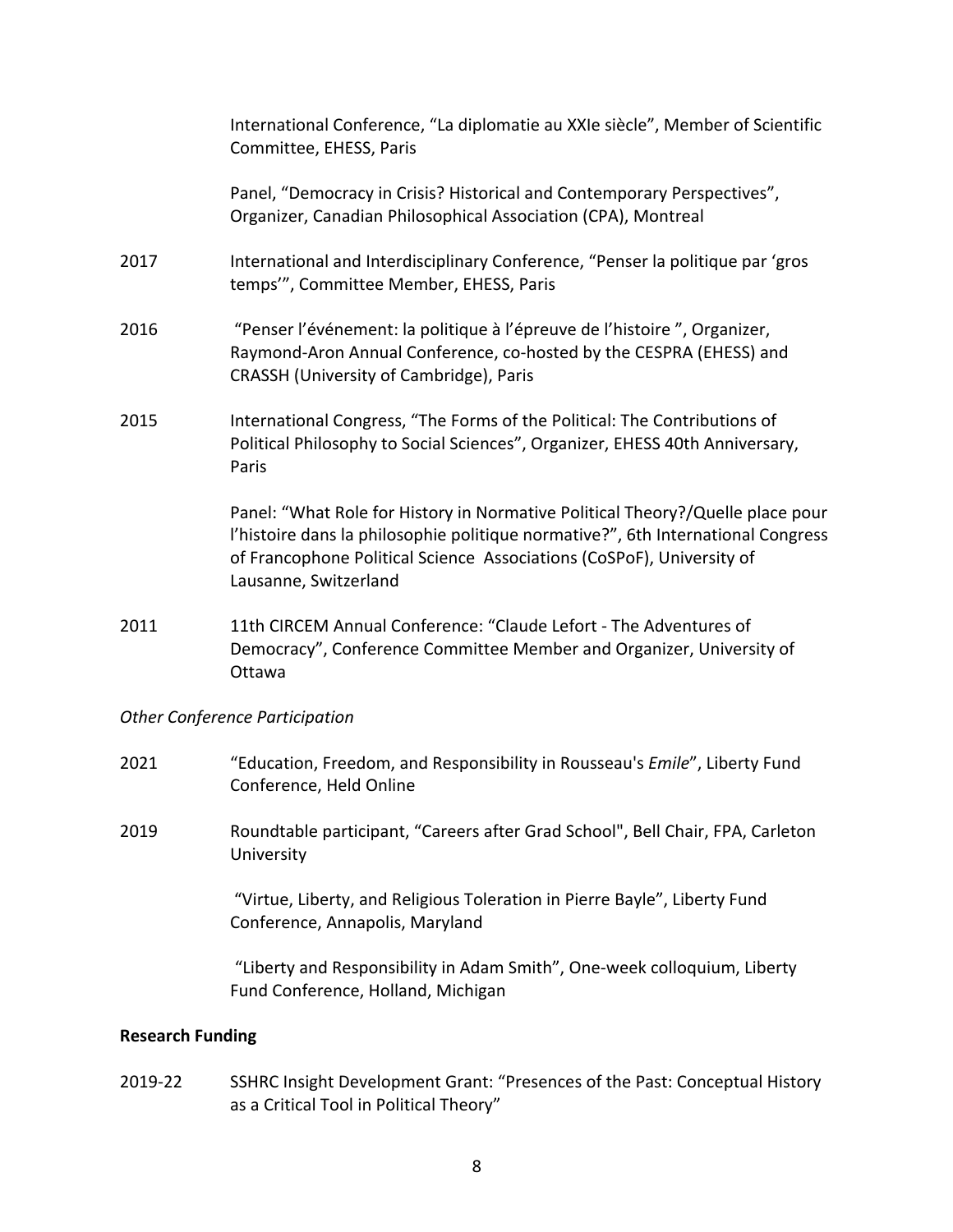2019-21 Co-Recipient, Deustcher Akademischer Austauschdienst (DAAD) Research Grant (Conference "Critical Views on Philosophy and the Far Right" and Lecture Series "The Paths of Conceptual History: From Germany and Beyond")

#### **TEACHING**

## **Courses Taught**

## **Carleton University**

## *Undergraduate Courses*

History of Political Thought I (Fall 2017; Summer 2018; Fall 2018; Fall 2019; Fall 2022) History of Political Thought II (Winter 2019; Winter 2021; Winter 2022 [Online]; Winter 2023) International Relations: Global Politics (Winter 2018) Globalization and Human Rights (Winter 2018) Politics of Human Rights (Fall 2017; Winter 2018) Contemporary Political Theory I (4<sup>th</sup>-year/MA) (Fall 2019; Fall 2021 [Online]; Fall 2022)

*Graduate Courses*

Contemporary Political Theory I (4<sup>th</sup>-year/MA) (Fall 2019; Fall 2021 [Online]) PhD Core course in Political Theory (Fall 2021 [Online]) History of Political Thought (MA Level) (Winter 2022)

*Directed Study* Research Methods in Political Theory (Summer 2020)

## **University of Waterloo**

Modern Political Thought (Winter 2017)

## **Ecole des Hautes Etudes en Sciences Sociales**

Graduate Seminar on Isaiah Berlin and Value Pluralism (2014-2015) Graduate Seminar on Hannah Arendt (2015-2016)

#### **SERVICE AND ADMINISTRATIVES RESPONSIBILITIES**

#### **University Service**

- 2022-23 Departmental Tenure and Promotion Committee
- 2022-23 Curriculum & Priorities Committee/Political Theory Field Group Chair
- 2021-22 Faculty Board Representative, FPA
- 2020-21 Tenure-Track Hiring Committee, Department of Philosophy, Carleton University